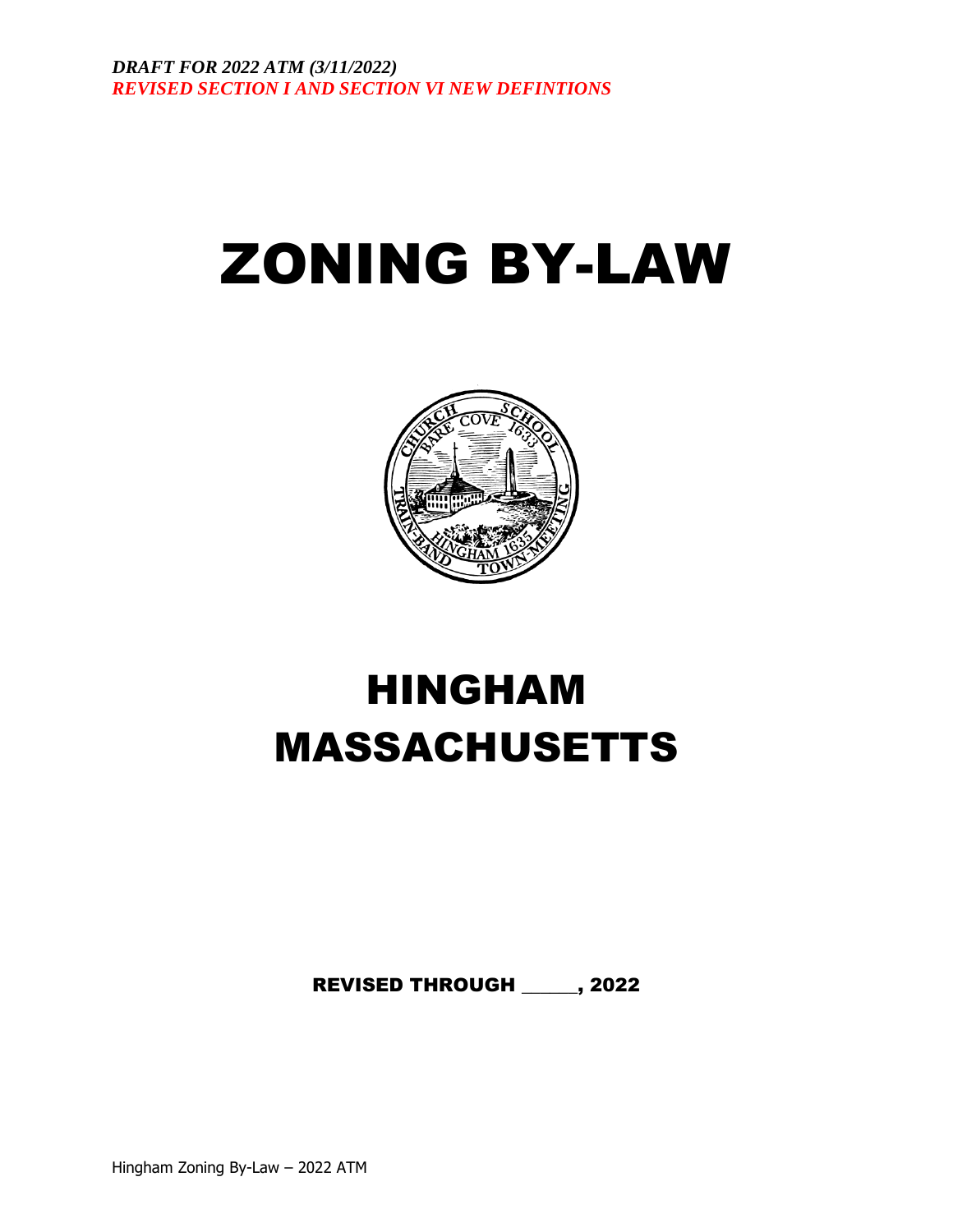## **SECTION I.**

## **Administration and Procedure**

#### I-A. **Authority and Purpose**

- 1. This By-Law shall be known and may be cited as the Zoning By-Law of the Town of Hingham and is adopted by virtue of and pursuant to the provisions of Massachusetts General Laws Chapter 40A as amended by Chapter 808 of the Acts of 1975, as amended.
- 2. The purposes of the By-Law include, but are not limited to, the following: to lessen congestion in the streets; to conserve health; to secure safety from fire, flood, panic, and other dangers; to provide adequate light and air; to prevent overcrowding of land; to avoid undue concentration of population; to encourage housing for persons of all income levels; to facilitate the adequate provision of transportation, water, water supply, drainage, sewerage, schools, parks, open space, and other public requirements; to conserve the value of land and buildings, including the conservation of natural resources and the prevention of blight and pollution of the environment; to encourage the most appropriate use of land throughout the Town, including consideration of the recommendations of the Master Plan, if any, adopted by the Planning Board and the comprehensive plan, if any, of the regional planning agency; and, to preserve and increase amenities. Regulations may be promulgated in accordance with the provisions of Massachusetts General Laws Chapter 40A, as amended, in order to fulfill the purposes of this By-Law.
- 3. Regulations adopted pursuant to these purposes may include, but are not limited to, restricting, prohibiting, permitting, or regulating the use, alteration, size, bulk height, area, and location of buildings and structures and the use of premises in the Town of Hingham.
- 4. Wherever words of one gender appear in the Zoning By-Law of the Town of Hingham such words shall be construed to include the other gender.

#### $I-B.$ **Basic Requirements**

All buildings or structures hereafter erected, reconstructed, altered, enlarged or moved, or use of premises in the Town of Hingham, shall be in conformity with the provisions of this By-Law. Any building, structure, or land shall not be used for any purpose or in any manner other than is permitted in the district in which such building, structure or land is located.

Any use not specifically provided for in a district herein shall be deemed to be prohibited. In accordance with Massachusetts General Laws Chapter 40A, and notwithstanding any provisions to the contrary, this By-Law shall not prohibit, regulate, or restrict the use of land or structures for religious purposes or for educational purposes on land owned or leased (1) by the Commonwealth of Massachusetts or any of its agencies, subdivisions, or bodies politic or (2) by a religious sect or denomination, or (3) by a nonprofit educational corporation, provided however, that such land or structures may be subject to reasonable regulations concerning the bulk and height of structures and determining yard sizes, lot areas, setbacks, open space, parking, and building coverage requirements in accordance with the provisions of this By-Law. Such uses shall not be exempt from the general or specific regulations of this By-Law other than use regulations.

No use will be permitted which will produce a nuisance or hazard from fire or explosion, toxic or corrosive fumes, gas, smoke, odors, obnoxious dust or vapor, harmful radioactivity, offensive noise or vibration, flashes, objectionable effluent, electrical interference or substantial erosion or flooding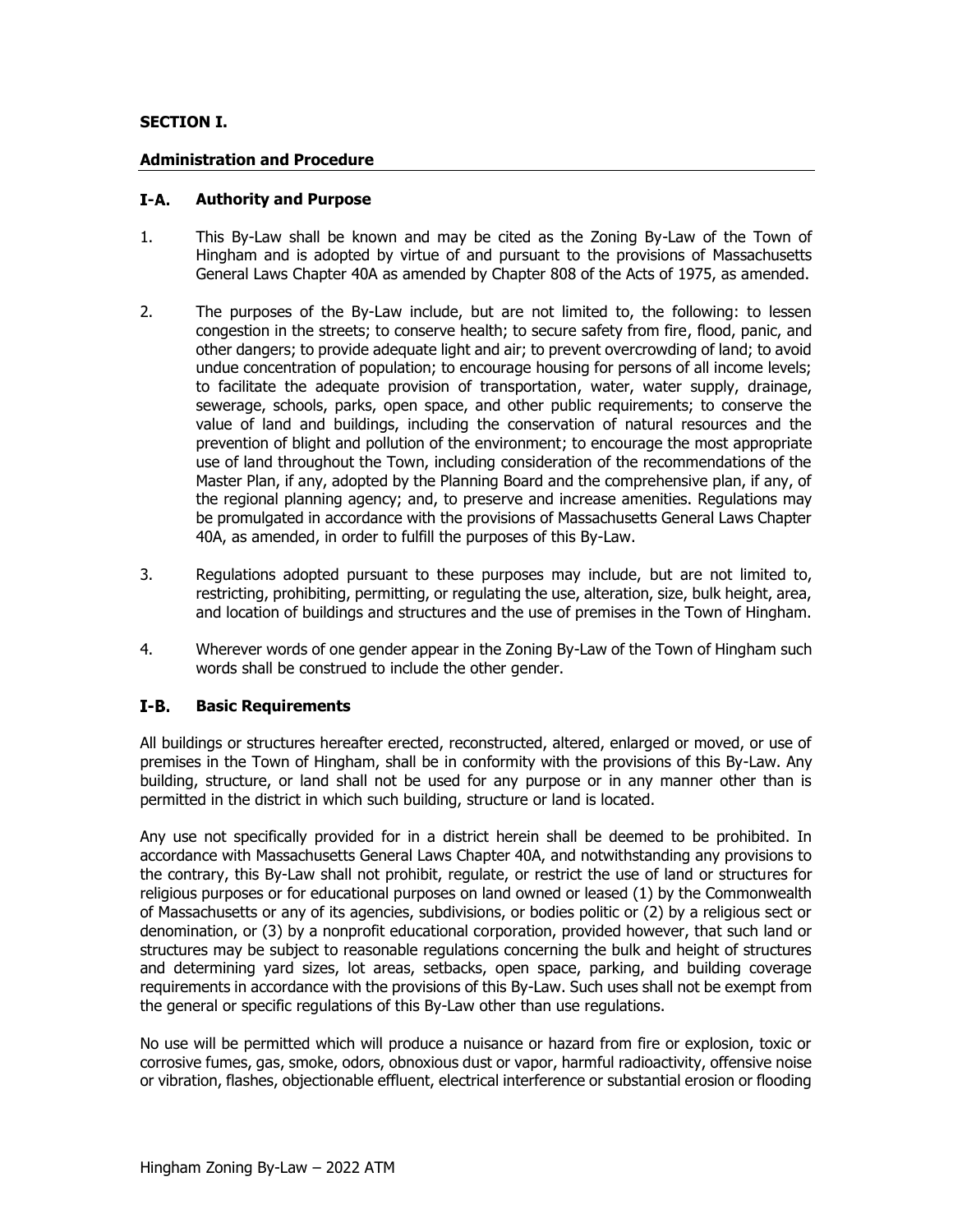which may affect or impair the normal use and peaceful enjoyment of any property, structure, or dwelling in the neighborhood.

No land within any use district in the Town of Hingham may be used for the collection, treatment, storage, burial incineration of radioactive waste, including but not limited to, wastes classified as low-level radioactive waste.

#### $I-C.$ **Enforcement**

Except as otherwise provided, this By-Law shall be enforced by the Building Commissioner. No application of any kind of plans or specifications or intended uses shall be approved by the Commissioner unless they are in all respects in conformity with this By-Law.

- 1. No building shall be constructed, altered or moved and no use of land or building shall be begun or changed without a permit having been issued by the Building Commissioner. No such permit shall be issued until such construction, alteration or use, as proposed, shall comply in all respects with this By-Law or with a decision of the Board of Appeals. Any application for such a permit shall be accompanied by a plan, accurately drawn, showing the actual shape and dimensions of the lot to be built upon, the exact location and size of all buildings or structures already on the lot, the locations of new buildings to be constructed, together with the lines within which all buildings and structures are to be erected, the existing and proposed use of each building or structure and such other information as may be necessary to provide for the execution and enforcement of this By-Law. A record of all applications, plans, and permits shall be kept on file by the Building Commissioner. Construction or operations under a Building or Special Permit shall conform to any subsequent amendment of this By-Law unless the use or construction authorized by this permit is made or commenced within a period of not more than twelve (12) months after the issuance of the permit and, in cases involving construction, unless such construction is carried through to completion as continuously and expeditiously as is reasonable.
- 2. No premises and no building erected, altered, or in any way changed as to construction or use, under a permit or otherwise, shall be occupied or used without a certificate of occupancy signed by the Building Commissioner. Such certificate of occupancy shall not be issued until the premises or building and their uses comply with this By-Law. A record of all applications and certificates of occupancy shall be kept on file by the Building Commissioner.

In town house, garden apartment and apartment house developments, and/or any other multi-unit residential developments (exclusive of subdivisions) (herein a "development"), certificates of occupancy shall not be issued by the Building Commissioner for more than 85% of the dwelling units within the development of within an approved phase of the development until:

a. all "site work improvements", as hereinafter defined, shown on the approved development plans for the entire development, or for an approved phase of the development, and required by the applicable permits or approvals for the development, shall have been fully completed. Site work improvements shall not be considered fully completed until a project engineer has submitted to the Building Commissioner as-built plans (for the entire development or applicable phase of the development) and a certification that such site work improvements have been completed in accordance with the approved development plans or approved phase thereof and the applicable permits or approvals; or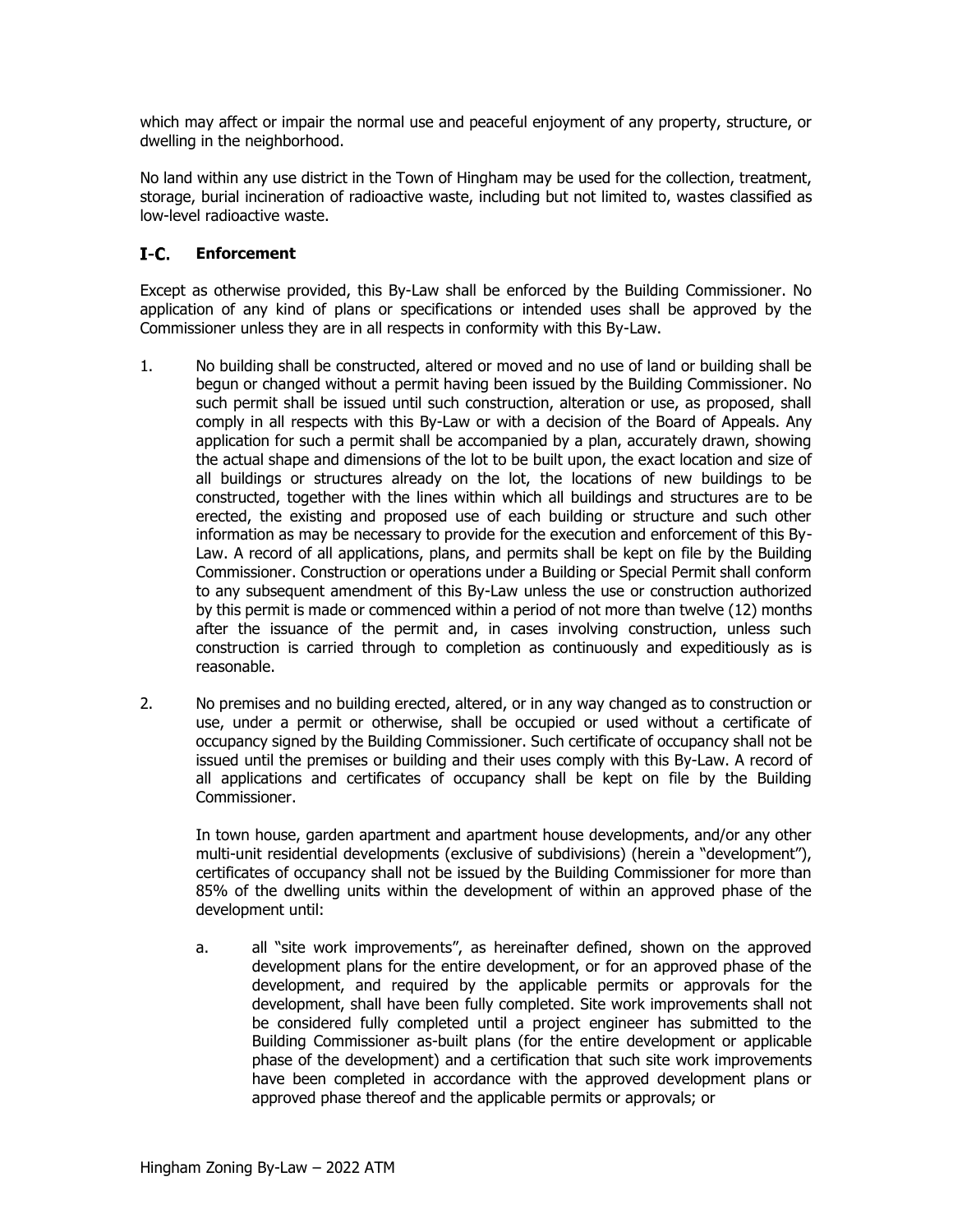- b. the developer has applied for and obtained a Special PermitA1 from the Board of Appeals requesting relief from the 85% limitation on certificates of occupancy. Each application for a Special Permit A1 pursuant to this section shall include, in addition to all other application requirements, a certification of a project engineer as to the status of site work improvements remaining to be completed, the number and percentage of dwelling units remaining to be completed in the development of phase thereof, and such additional information related thereto as may be requested by the Board of Appeals. Upon making a Finding that:
	- (i) a delay in the completion of the remaining site work improvements will not adversely impact the occupants of the completed dwelling units;
	- (ii) is not required for the safe occupancy of additional dwelling units; and
	- (iii) the granting of relief from said limitation will not jeopardize the likelihood of full completion of the site work improvements;

said Finding to be used in lieu of the Special Permit approval criteria contained in Section l-F, 2., the Board of Appeals may partially waive the 85% limitation and allow the Building Commissioner to issue certificates of occupancy in a manner consistent with the first paragraph of this Section l-C, 2.

Notwithstanding the foregoing, the Board of Appeals shall not allow, and the Building Commissioner shall not issue, certificates of occupancy for more than 95% of the dwelling units within the development or approved phase of the development until the project engineer has submitted to the Building Commissioner as-built plans and a certification that the site work improvements have been completed in accordance with the approved development plan or approved phase of the development plan and the applicable permits and approvals.

"Site work improvements" as used herein shall include all improvements to be made or constructed in connection with the development (exclusive of dwelling structures), including, but not limited to, roadways, parking lots, sidewalks and walkways, grading, landscaping, utilities, wastewater treatment, drainage and other required infrastructure. For the purpose of this section, the "developer" shall be deemed to include the original applicant and all successors or assigns of the applicant, including any and all parties seeking Building Permits or certificates of occupancy for the initial construction or initial occupancy of one or more dwelling units within the development or applicable phase thereof. The "project engineer" shall be a licensed engineer working on behalf of the developer and shall include the original project engineer at the time of application to the permit granting authority and all successors to the original project engineer.

3. The provisions of this By-Law may be enforced by the Zoning Enforcement Officer by noncriminal disposition pursuant to the provisions of M.G.L. Chapter 40, Section 21D. Any person who violates the provisions of this By-Law may be subject to a penalty of \$100 for the first offense; \$200 for the second offense; and \$300 for the third and each subsequent offense if, after receiving written notice of the violation(s) from the Zoning Enforcement Officer, the person fails to correct the violation(s) within seven  $(7)$  days of receipt of such notice, or within such longer time as the Zoning Enforcement Officer may grant in appropriate circumstances. Each day that a violation exists shall be deemed to be a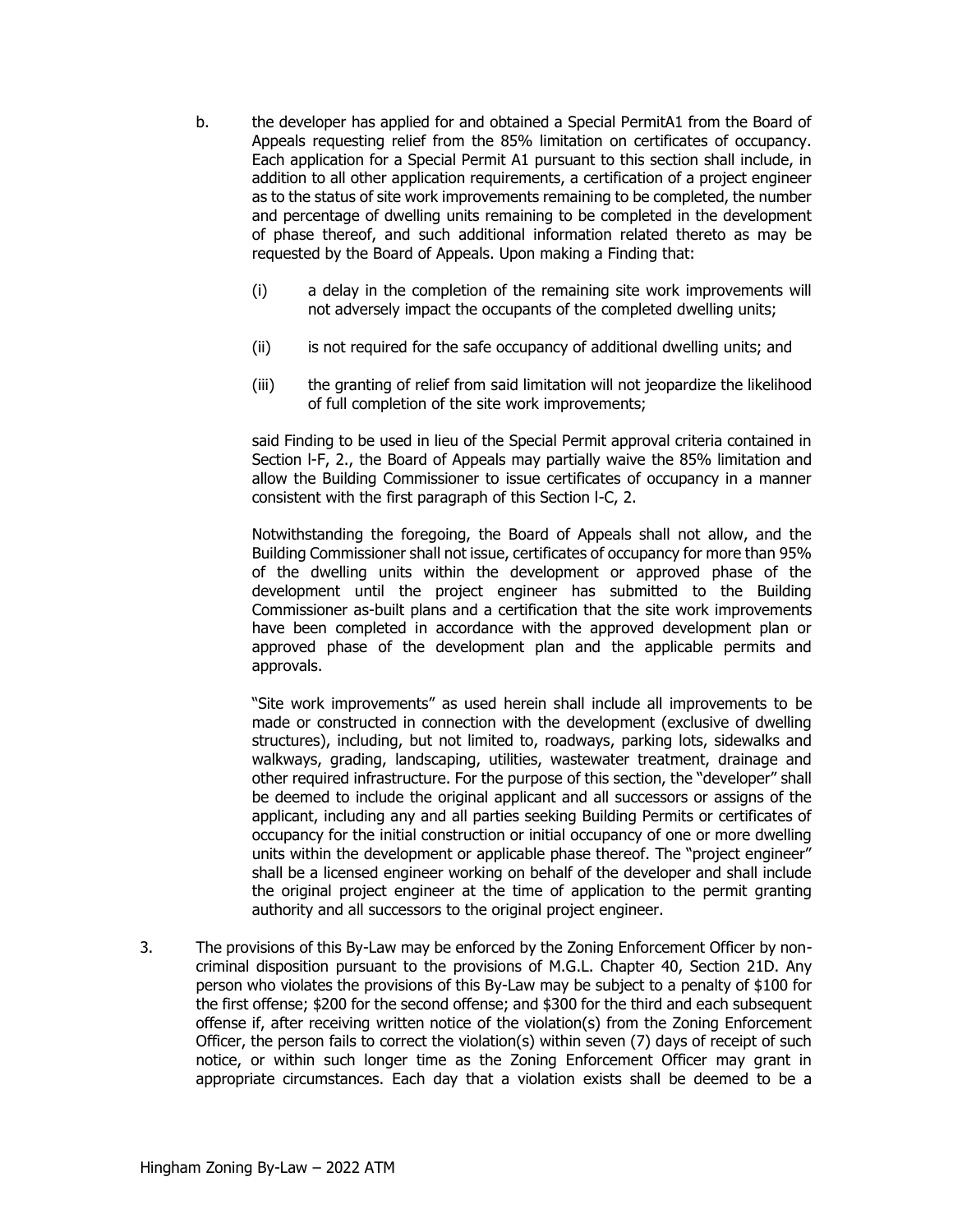separate offense from and after delivery of such notice from the Zoning Enforcement Officer.

In the alternative, any person who violates the provisions of this By-Law, or who refuses or neglects to comply with a stop work order or notice of violation by the Zoning Enforcement Officer issued under the provisions of M.G.L. Chapter 40A or the provisions of this By-Law, shall be subject to the enforcement provisions of M.G.L. Chapter 40A, including a fine of \$100 for the first offense; \$200 for the second offense; and \$300 for the third and each subsequent offense. Each day that a violation exists shall be deemed to be a separate offense. Nothing in this section shall prohibit the Zoning Enforcement Officer from seeking injunctive relief as a remedy in accordance with M.G.L. Chapter 40A, Section 7.

#### I-D. **Board of Appeals**

#### 1. Establishment

In accordance with the provisions of Chapter 40A of the Massachusetts General Laws, a Board of Appeals consisting of three (3) citizens of the Town who shall be qualified by education or experience to pass upon matters which may be brought before them shall be appointed by the Select Board for a term of three years, the term of one member expiring each year. At least two associates shall be appointed in a like manner. No member of the Board of Appeals shall act on any matter in which the member may have a personal or financial interest, and in such event, an associate member shall be designated to serve on the Board and to act upon the matter.

## 2. Powers

The Board of Appeals shall have the following powers which shall in no way conflict with the provisions of this By-Law.

- a. Appeals To hear and decide an Appeal taken
	- (i) by any person aggrieved by reason of their inability to obtain a permit or enforcement action from the Building Commissioner under the provisions of Massachusetts General Laws Chapter 40A, or of this By-law,
	- (ii) by the regional planning agency in which area the Town is situated, or
	- (iii) by any person, including an officer or board of the Town of Hingham or of any abutting municipality, aggrieved by an order or decision of the Building Commissioner, in violation of any Provision of Massachusetts General Laws Chapter 40A, or of this By-Law.
- b. Special Permits To hear and decide an application for a Special Permit A1 or Special Permit A2 as provided in this By-Law, only for uses in specified districts which are in harmony with the general purposes and intent of this By-Law and which shall be subject to any general or specific rules prescribed herein and to any appropriate conditions, safeguards, and limitations on time and use. A Special Permit shall lapse within a three (3) year period or a shorter period if so specified by the Board, which shall not include any time required to pursue or await the determination of an appeal pursuant to Massachusetts General Laws Chapter 40A, Section 17, and if a substantial use thereof has not sooner commenced except for good cause, or in the case of a permit for construction, if construction has not begun within the period except for good cause.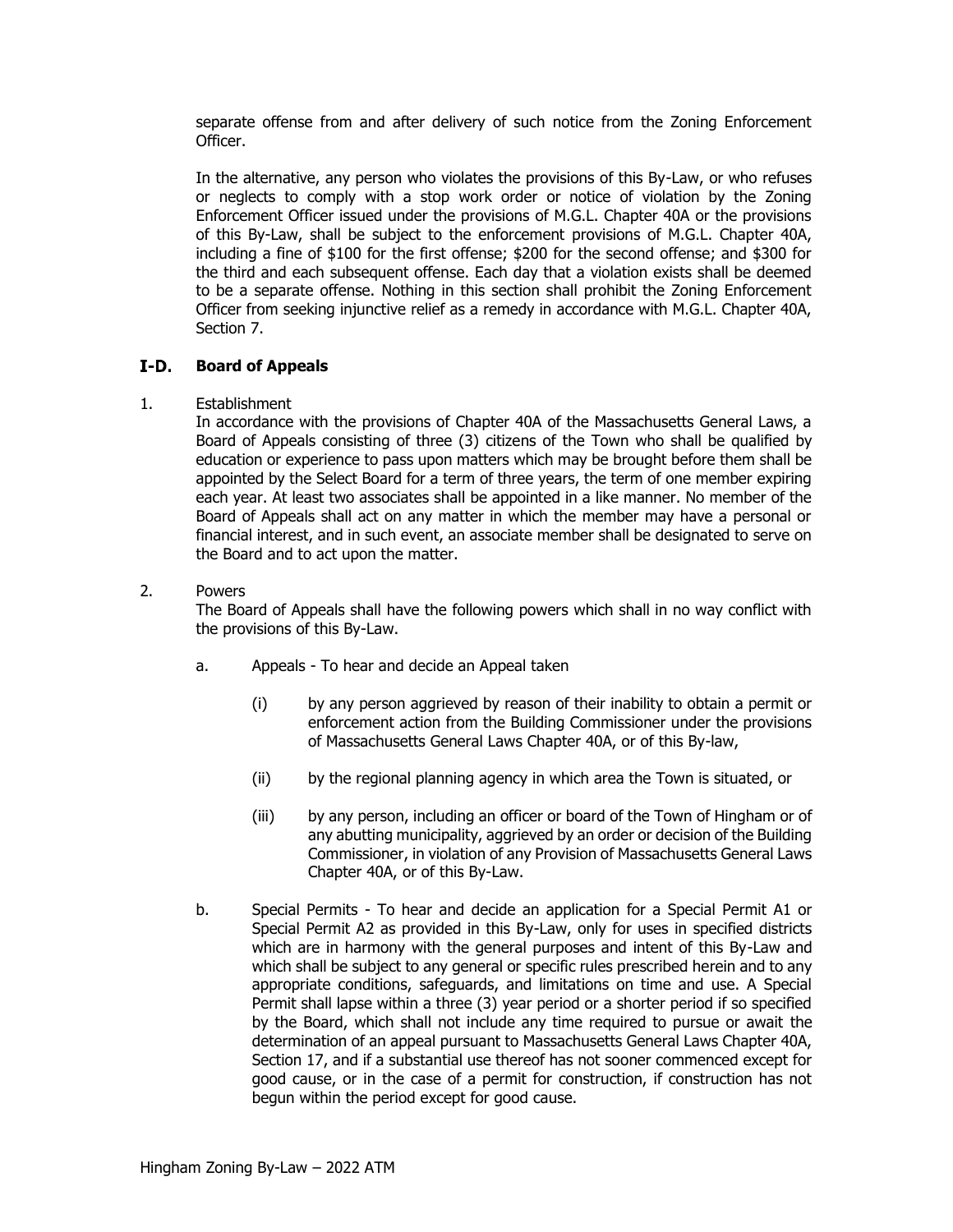c. Variances - To hear and decide a petition with respect to particular land or structures for a Variance from the terms of this By-Law, including a Variance authorizing a use or activity not otherwise permitted in a particular zoning district, where the Board specifically finds that owing to circumstances relating to soil conditions, shape, or topography of such land or structures, and especially affecting such land or structures but not affecting generally the zoning district in which it is located, a literal enforcement of this provision of this By-Law would involve substantial hardship, financial or otherwise, to the petitioner or appellant, and that desirable relief may be granted without substantial detriment to the public good, and without nullifying or substantially derogating from the intent or purpose of this By-Law. The Board of Appeals may impose conditions, safeguards, and limitations, both of time and of use, including the continued existence of any particular structure but excluding any condition, safeguard, or limitations based upon the continued ownership of the land or structure to which the Variance pertains by the applicant, petitioner, or any owner. If the rights authorized by a Variance are not exercised within the one (1) year of the date of the authorization, they shall lapse and may be re-established only after a new notice and hearing.

The Board of Appeals may, from time to time, establish and amend rules and regulations for the administration of its powers hereunder.

#### 3. Procedure

In the case of every Appeal made to the Board of Appeals, every petition for a Variance, and every application for a Special Permit to said Board under the provisions of this By-Law, the Board shall hold a public hearing thereon. Notice of the hearing shall be given by publication in a newspaper of general circulation in the Town once in each of two successive weeks, the first publication to be not less than fourteen (14) days before the day of the hearing, and by posting said notice in the Town Hall for a period of not less than fourteen (14) days before the day of the hearing. Notice shall be sent by mail, postage prepaid, to parties in interest including the petitioner, abutters, owners of land directly opposite on any public street or way, abutters of abutters within three hundred (300) feet of the property line of the petitioner, as they appear on the most recent applicable tax list, notwithstanding that the land of any such owner is located in another city or town, the Planning Board and the Planning Boards of every abutting municipality. The Assessors shall certify to the Board the name and addresses of the parties in interest. In the case of an Appeal from a decision of the Building Commissioner and in the case of a Variance, a petition shall be filed with the Town Clerk, who shall forthwith transmit it to the Board of Appeals. The Board shall hold a public hearing within sixty-five (65) days of the receipt of the petition from the Town Clerk and shall render a decision within one hundred (100) days from the date of filing. Failure by the Board to take final action upon a petition within the said one hundred (100) day period shall be deemed to be a grant of the Appeal or Variance applied for.

In the case of a Special Permit, an application shall be filed with the Town Clerk, who shall forthwith transmit it to the Board of Appeals. The Board shall hold a public hearing within sixty-five (65) days of the filing and shall render a decision within ninety (90) days from the close of the public hearing. Failure to take action within the said ninety (90) day period shall be deemed to be a grant of the permit applied for.

#### 4. Repetitive Petitions

Board of Appeals Decisions - No appeal, application, or petition which has been unfavorably and finally acted upon by the Board of Appeals shall be acted favorably upon within two (2) years after the date of final unfavorable action unless (a) all but one of the members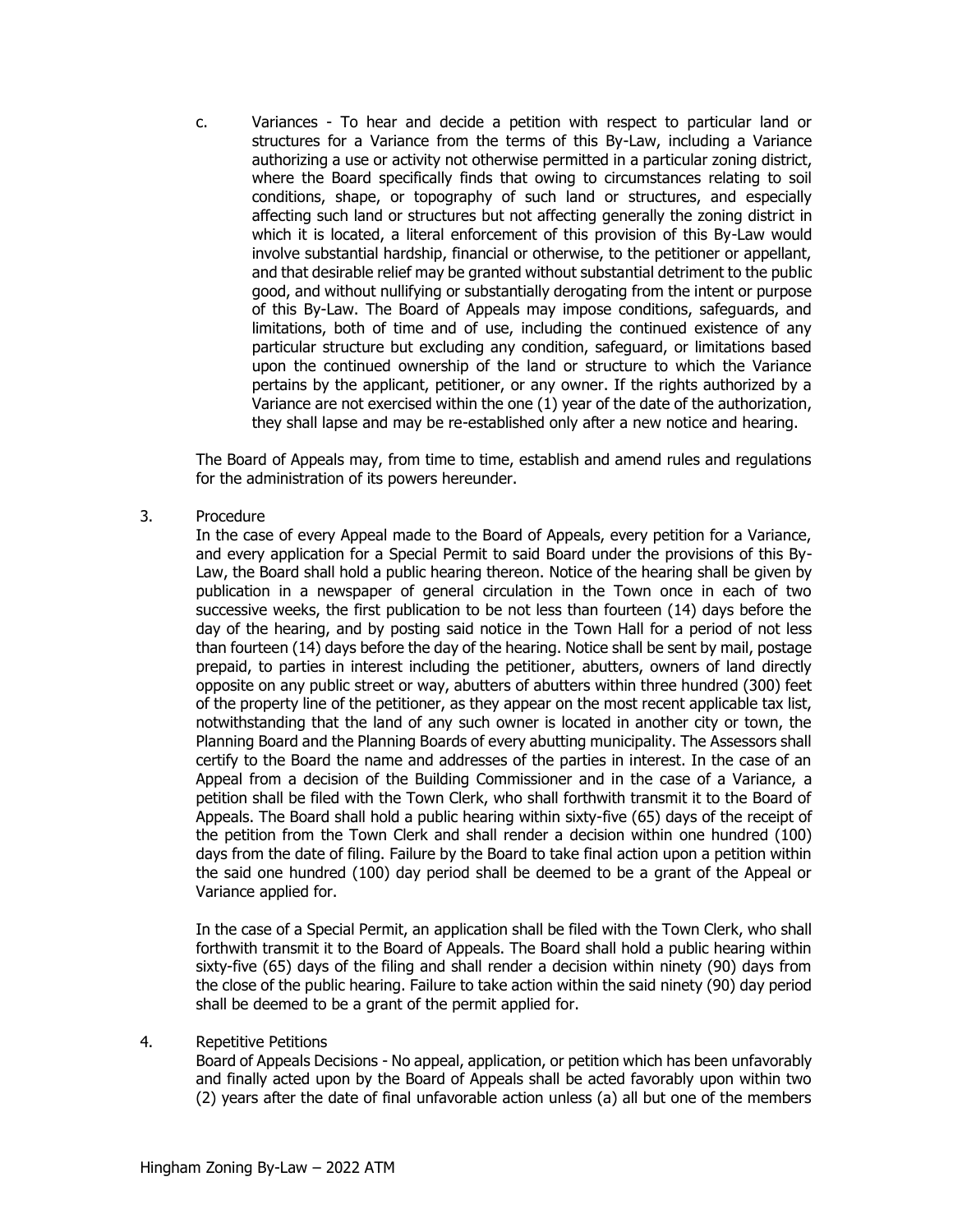of the Planning Board consent thereto after notice is given to parties in interest of the time and place of the proceedings to consider consent and (b) the Board of Appeals by unanimous vote finds specific and material changes in the conditions upon which the previous unfavorable action was based, describes such changes in its records, and similarly consents.

#### I-E. **Zoning Administrator**

In accordance with such qualifications as may be established by the Select Board, the Board of Appeals shall appoint, from time to time, a Zoning Administrator, to serve at its pleasure, which appointment shall be subject to confirmation by the Select Board. Said Administrator shall be empowered to carry out such duties and powers as may be delegated by the Board of Appeals in accordance with Massachusetts General Laws Chapter 40A, Section 13, which statute shall govern the rights of aggrieved persons.

#### $I-F.$ **Planning Board**

## 1. Powers

The Planning Board shall have the following powers which shall in no way conflict with the provisions of this By-Law.

- a. Site Plan Review To hear and decide an application for Site Plan Review in accordance with Section I-I of this By-Law.
- b. Special Permits To hear and decide an application for a Special Permit A3 for uses in specified districts that are in harmony with the general purposes and intent of this By-Law. A Special Permit A3 shall be subject to any general or specific rules prescribed herein and to any appropriate conditions, safeguards, and limitations on time and use.
- c. One associate member of the Planning Board shall be appointed in the manner herein provided for a term of one (1) year to act on Special Permit A3 applications if necessary. The associate member of the Planning Board shall be appointed by the following procedure: (a) the Planning Board shall appoint a then current associate member of the Board of Appeals; or (b) if no then current associate member of the Board of Appeals is appointed by the Planning Board, the Planning Board and the Select Board shall jointly appoint an associate member to the Planning Board, provided that preference shall be given to former Planning Board members and former regular or associate members of the Board of Appeals. No member of the Planning Board shall act on any matter in which the member may have a personal or financial interest, and in such event, the associate member shall be designated to serve on the Planning Board and to act upon the matter.

The Planning Board may, from time to time, establish and amend rules and regulations for the administration of Site Plan Review and Special Permits which it is empowered to grant.

## 2. Repetitive Petitions

No application which has been unfavorably and finally acted upon by the Planning Board shall be acted favorably upon within two (2) years after the date of final unfavorable action unless four members of the Planning Board (a) consent to a re-petition after notice is given to parties in interest of the time and place of the proceedings to consider consent and (b)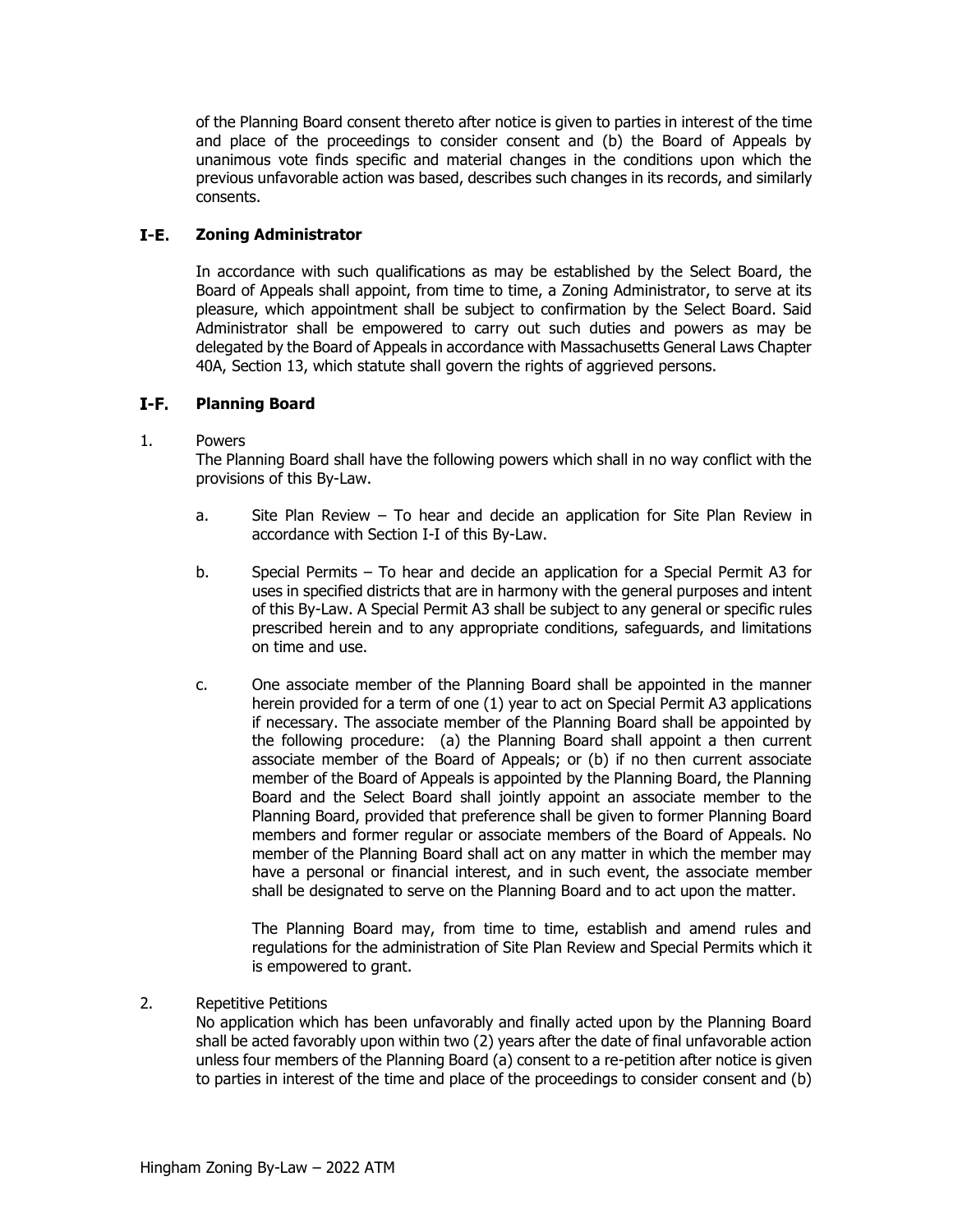find specific and material changes in the conditions upon which the previous unfavorable action was based and describe such changes in its records.

3. Procedures for Special Permit Application, Hearing and Decision

Each application to the Planning Board for a Special Permit A3 shall be filed with the Town Clerk, with duplicate copies submitted in accordance with the regulations of the Planning Board. The Planning Board shall hold a public hearing on the application, as provided in the Massachusetts General Laws Chapter 40A, within 65 days of the filing of a complete application.

The Planning Board may grant, grant with conditions, deny, or grant leave to withdraw, an application for a Special Permit A3. A copy of the decision may be filed with the Town Clerk and the Planning Board, and shall be furnished the applicant and property owner, in accordance with Massachusetts General Laws Chapter 40A.

The applicant shall be responsible for filing a certified copy of the decision in the Registry of Deeds or, where applicable, in the Land Court. Prior to the issuance of a Building Permit, the applicant shall present to the Building Commissioner evidence of such recording.

## 4. Lapse

Except for good cause, a Site Plan Review approval or Special Permit A3 shall lapse in three (3) years after the date of issue, or such shorter period as may be specified by the Planning Board, which shall not include any time required to pursue or await the determination of an appeal pursuant to Massachusetts General Laws, Chapter 40A, Section 17.

#### $I-G.$ **Costs**

The costs of professional consultants, experts or assistance incurred by the Board of Appeals or Planning Board shall be borne by the applicant. However, the costs to be paid by the applicant shall not exceed the reasonable and usual charges of said consultants or other experts for such services. The applicant shall deposit with their application an appropriate portion of the anticipated review costs as determined by the Boards' administrators as security for payment on such costs. No occupancy permit may be issued in accordance with Section I-C of this By-Law until the applicant has paid or reimbursed the Town for all such costs.

#### I-H. **Special Permits**

1. Procedures for Application, Hearing and Decision. Each application for a Special Permit shall be filed with the Town Clerk, with duplicate copies submitted in accordance with the regulations of the Special Permit Granting Authority (SPGA). The SPGA shall hold a public hearing on the application, as provided in Massachusetts General Laws Chapter 40A, within 65 days of the filing of a complete application.

The SPGA may grant, grant with conditions, deny, or grant leave to withdraw an application for a Special Permit. A copy of the decision shall be filed with the Town Clerk, and shall be furnished to the applicant and property owner, in accordance with Massachusetts General Laws Chapter 40A.

The applicant shall be responsible for filing a certified copy of the decision in the Registry of Deeds or, where applicable, in the Land Court. Prior to the issuance of a Building Permit, the applicant shall present to the Building Commissioner evidence of such recording.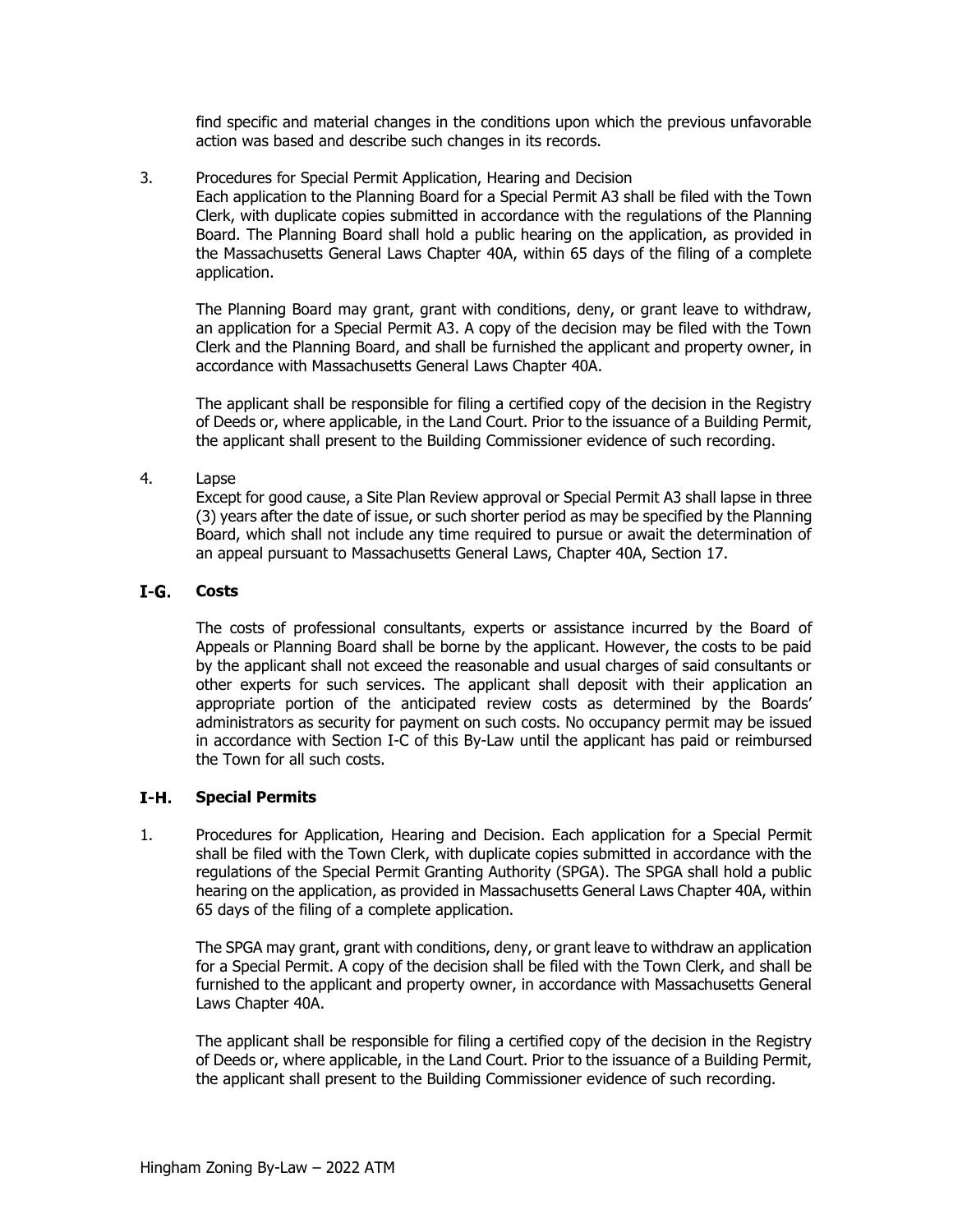## 2. Approval Criteria

An applicant is not entitled to a Special Permit. Except where Findings specific to a particular use are otherwise expressly set forth in this By-Law, the SPGA may approve such application for a Special Permit if it finds that, in its judgment:

- a. use of the site is in harmony with the general purpose and intent of this By-Law;
- b. the proposed use complies with the purposes and standards of the relevant specific sections of this By-Law;
- c. the specific site is an appropriate location for such use, structure, or condition, compatible with the characteristics of the surrounding area;
- d. the use as developed and operated will create positive impacts or potential adverse impacts will be mitigated;
- e. there will be no nuisance or serious hazard to vehicles or pedestrians;
- f. adequate and appropriate facilities exist or will be provided for the proper operation of the proposed use; and
- g. the proposal meets accepted design standards and criteria for the functional design of facilities, structures, stormwater management, and site construction.

#### $I-I.$ **Site Plan Review**

1. Purpose

The purpose of this Section is to provide a comprehensive procedure for the review of land disturbance and site alterations in connection with certain uses and land development to ensure compliance with the provisions of this By-Law, to minimize adverse impacts of such land disturbance and site alterations, and to promote development which is harmonious with surrounding areas.

#### 2. Applicability

Site Plan Review shall be conducted by the Planning Board or its designee and may be subject to professional consultant review consistent with Section I-G, for all projects which meet the following criteria. The word "development", as used in Section I-I, shall refer to any land disturbance, use of the land, or alteration of a site that is subject to Site Plan Review regardless of size or scope of such work.

- a. Major Site Plan
	- (i) All Special Permits A2 and Special Permits A3 or any modification of a Special Permit A2 or Special Permit A3.
	- (ii) All projects which result in:
		- (A) land disturbance or an alteration of drainage patterns over a combined area equal to or greater than 20,000 sf; or
		- (B) land disturbance or an alteration of drainage patterns over a combined area equal to or greater than 5,000 sf in areas with slopes exceeding 10%.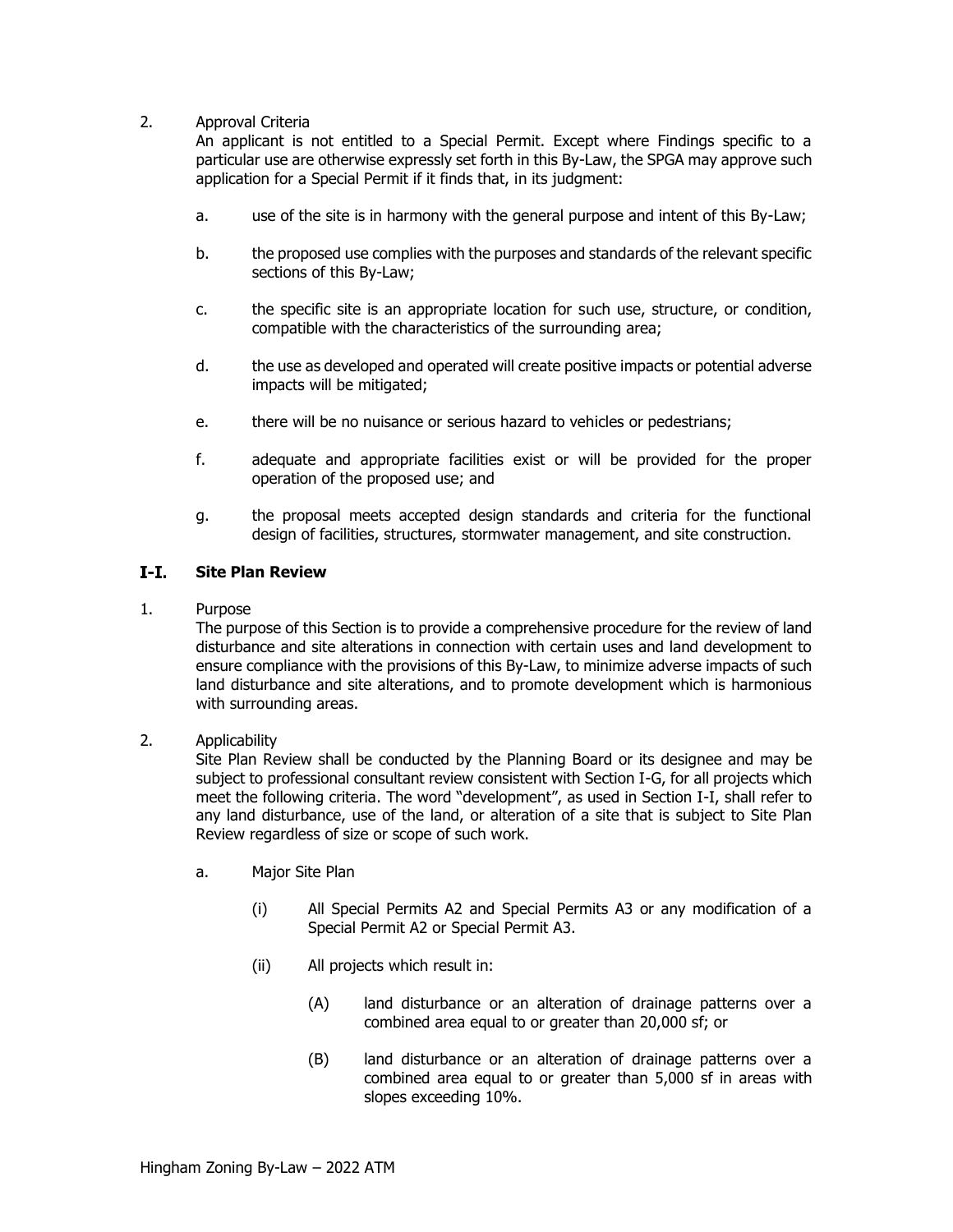- (iii) a larger common plan of development that would disturb more than one acre in the aggregate.
- b. Minor Site Plan
	- (i) All projects which result in:
		- (A) a land disturbance or an alteration of drainage patterns over an area of 5,000 square feet or more (but less than 20,000 square feet); or
		- (B) a land disturbance or an alteration of drainage patterns of 2,500 square feet or more (but less than 5,000 square feet) in areas with slopes greater than 10%.

## 3. Exemptions.

Notwithstanding the foregoing, the following types of projects shall be exempt from Site Plan Review:

- a. normal maintenance and improvement of land in agricultural use as defined by the Wetlands Protection Act, Massachusetts General Laws Chapter 131, Regulation 310 CMR 10.04;
- b. routine maintenance of existing landscaping, gardens or lawn areas;
- c. the construction of fencing that will not alter existing terrain or drainage patterns;
- d. installation of utilities other than drainage (gas, water, electric, telephone, etc.) which will not alter terrain, ground cover, or drainage patterns; or
- e. road widening or improvement projects; provided that road projects that (i) increase the amount of impervious area by greater than or equal to a single lane width, (ii) disturb more than one acre, and (iii) discharge to the Town's municipal stormwater system, shall meet the applicable requirements of the Town of Hingham MS4 Permit.

#### 4. Procedures

- a. Pre-Application Submittal. Applicants are invited to submit a pre-application sketch of the proposed project to the Planning Board and to schedule a comment period at a regular meeting of the Planning Board.
- b. Each application to the Planning Board for Site Plan Review shall be filed with the Town Clerk, with duplicate copies submitted in accordance with the regulations of the Planning Board.
- c. Notice of a Site Plan Review hearing shall be given in accordance with M.G.L. c. 40A, Section 11.
- d. The Planning Board shall review and act upon the Site Plan, with such conditions as may be deemed appropriate, and notify the applicant of its decision. The decision of the Planning Board shall require an affirmative vote of three members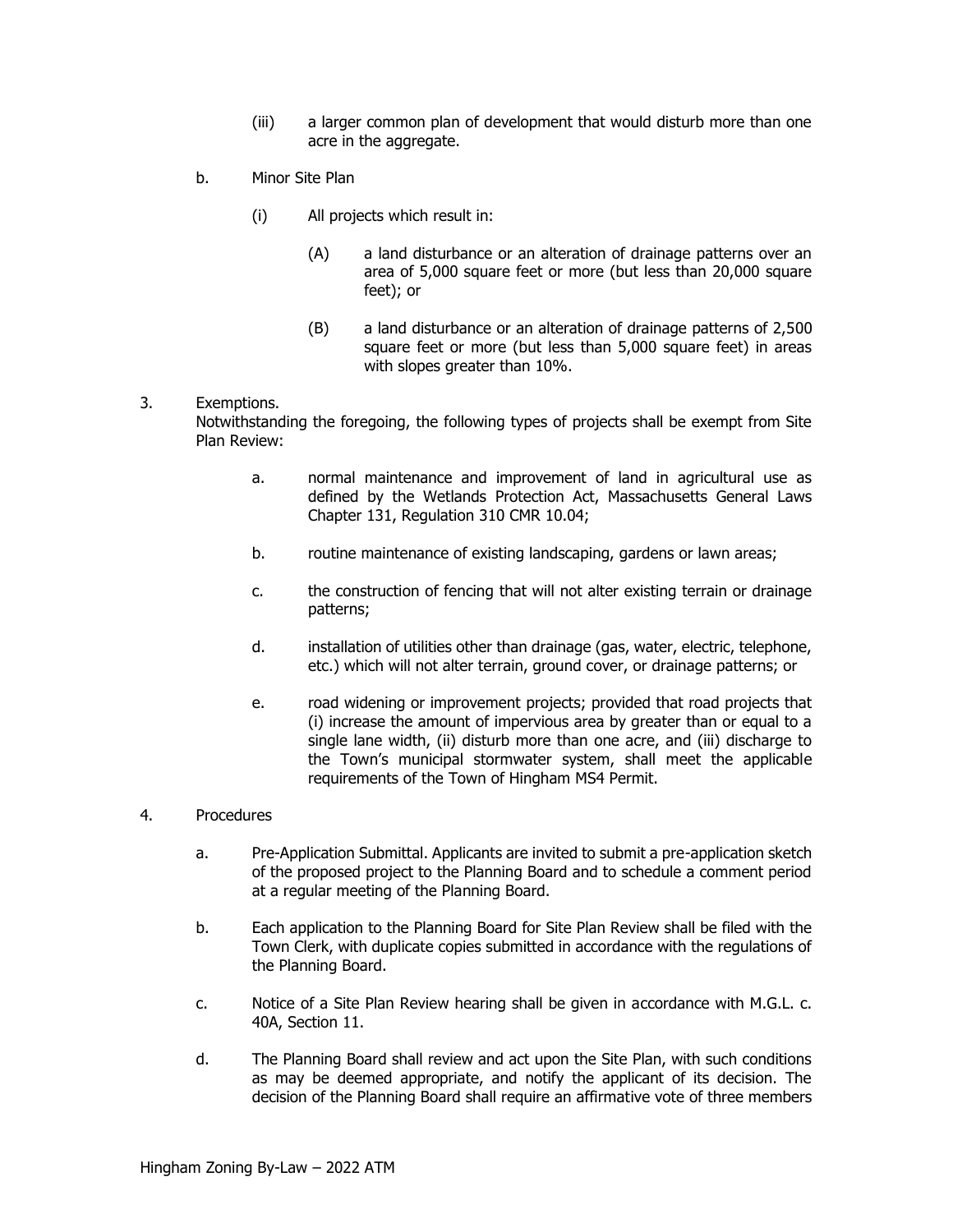and shall be in writing. The Planning Board shall act within seventy-five (75) days of its receipt of the Site Plan Review application, provided that, if the Planning Board or its designee, which may include its review consultants, have requested (no later than forty (40) days after receipt of the application) additional information or submittals from the applicant, such supplemental information shall be delivered no later than sixty (60) days after receipt of the application. If such additional information is not received by such sixtieth day, the Planning Board may extend its period of review until the date that is fifteen (15) days after receipt of all such supplemental information from the applicant. The foregoing timeframes do not preclude the Planning Board from requiring (after such fortieth day) submission of supplemental information not previously requested.

- e. The applicant may request, and the Planning Board may grant by majority vote, an extension of the time limits set forth herein.
- f. Where the Planning Board serves as the Special Permit Granting Authority, it may consolidate its Site Plan Review and Special Permit procedures. Where the Board of Appeals serves as the SPGA, joint hearings of the Board of Appeals and the Planning Board may be held at the discretion of the Boards.
- g. An application for a building permit to perform work subject to Site Plan Review shall be accompanied by an approved Site Plan and evidence of recording of the Site Plan Review decision unless the Planning Board's review (including any extensions thereto) has expired without any action by the Planning Board.
- h. A final certificate of occupancy shall not be issued until the applicant has complied with or satisfied all conditions to the Site Plan Review decision, except for those conditions, which by their terms are intended to be satisfied after occupancy of the structures for which the certificate of occupancy is sought.
- 5. Submittal Requirements

All applications for Site Plan Review shall include the following information prepared by qualified registered professionals, either shown on wet-stamped and signed plans or other supporting documentation to demonstrate compliance with the Design and Performance Standards in Section I-I,6:

- a. Existing conditions and locus plan; diagram and statement of the ownership, area, dimensions, boundaries and principal elevations of the subject property; location of structures, other site improvements and conditions, and wetland resources within 100 feet of property line;
- b. Site layout plan showing the scaled and dimensioned location and footprint of existing and proposed buildings and structures, traffic circulation, access and egress drives, parking, fences, walls, walks, outdoor lighting, loading facilities, refuse facilities, and areas for snow storage, and applicable zoning setback lines;
- c. Architectural plans, if applicable, including building elevations and floor layouts;
- d. Detail sheets if applicable, including profile and representative cross sections of proposed driveways and parking areas;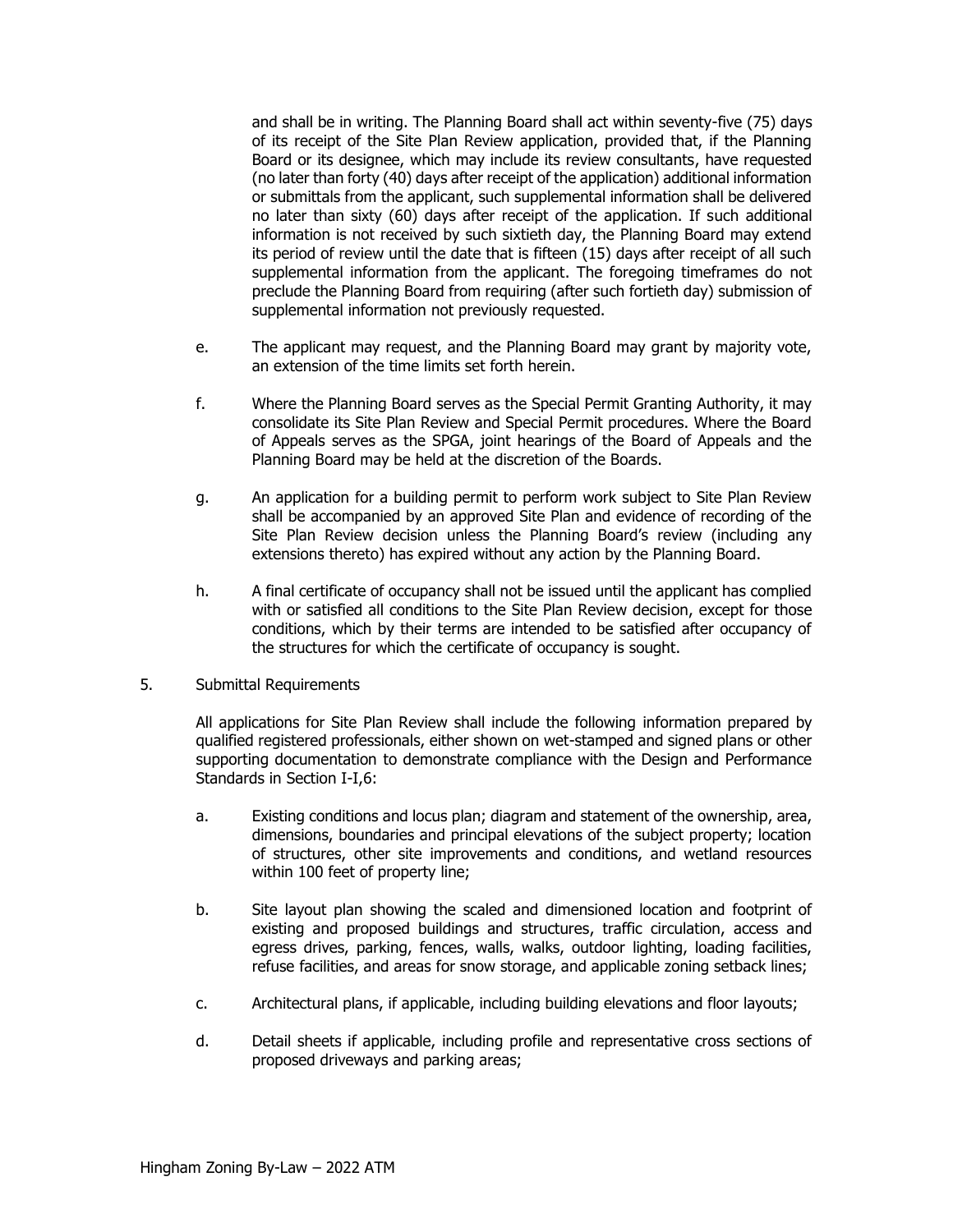- e. Zoning analysis of compliance with all relevant dimensional provisions of this By-Law, including parking requirements;
- f. Utility plan, which shall include all facilities for wastewater disposal and location of fire hydrants;
- g. Landscape plan, which shall include the following:
	- (i) the location, general type and quality of existing vegetation, wooded areas, and other landscape features such as earth berms, walls, fences, and other hardscape, and
	- (ii) the location of proposed plantings, including schedule with botanical and common name, quantity, and size of all proposed landscape material, and proposed earth berms, walls, fences, and other hardscape.
- h. Tree Protection and Mitigation Plan for Protected Trees, which shall include:
	- (i) A tree protection plan which shall include the following information; provided, that the tree protection plan may be combined with the landscape plan (in subsection g) provided that all Protected Trees can be clearly identified; otherwise, a separate tree protection plan shall be required at such scale as is necessary to identify all Protected Trees.
		- (A) The location, height, species, and Critical Root Zone of all existing Protected Trees, including Significant Trees, and all Protected Trees, including Significant Trees, that were removed within twelve (12) months prior to application for any demolition permit, building permit or other application for zoning approval or relief, with an indication of those Protected Trees to be removed and those to be retained, as applicable;
		- (B) The location, caliper, species, and planting schedule of trees to be replanted to mitigate the removal of any Protected Tree(s), if applicable; and
		- (C) For any Single-Family Dwelling lots or Two-Family Dwelling lots, the tree protection plan shall also show the Tree Yard.

A narrative maintenance plan for the protection of the Critical Root Zone for all Protected Trees that are within an area of the site to be disturbed during construction.

- i. Grading and drainage plan, which shall include existing and proposed topography at 1-foot intervals, spot grades where applicable, drainage analysis, stormwater improvements, calculated area of disturbance, cut and fill analysis, and erosion controls;
- j. A construction schedule and construction traffic management plan that shall include the proposed travel route for construction vehicles and material deliveries, the location of parking for construction workers, and measures that will be undertaken to reduce construction related traffic; and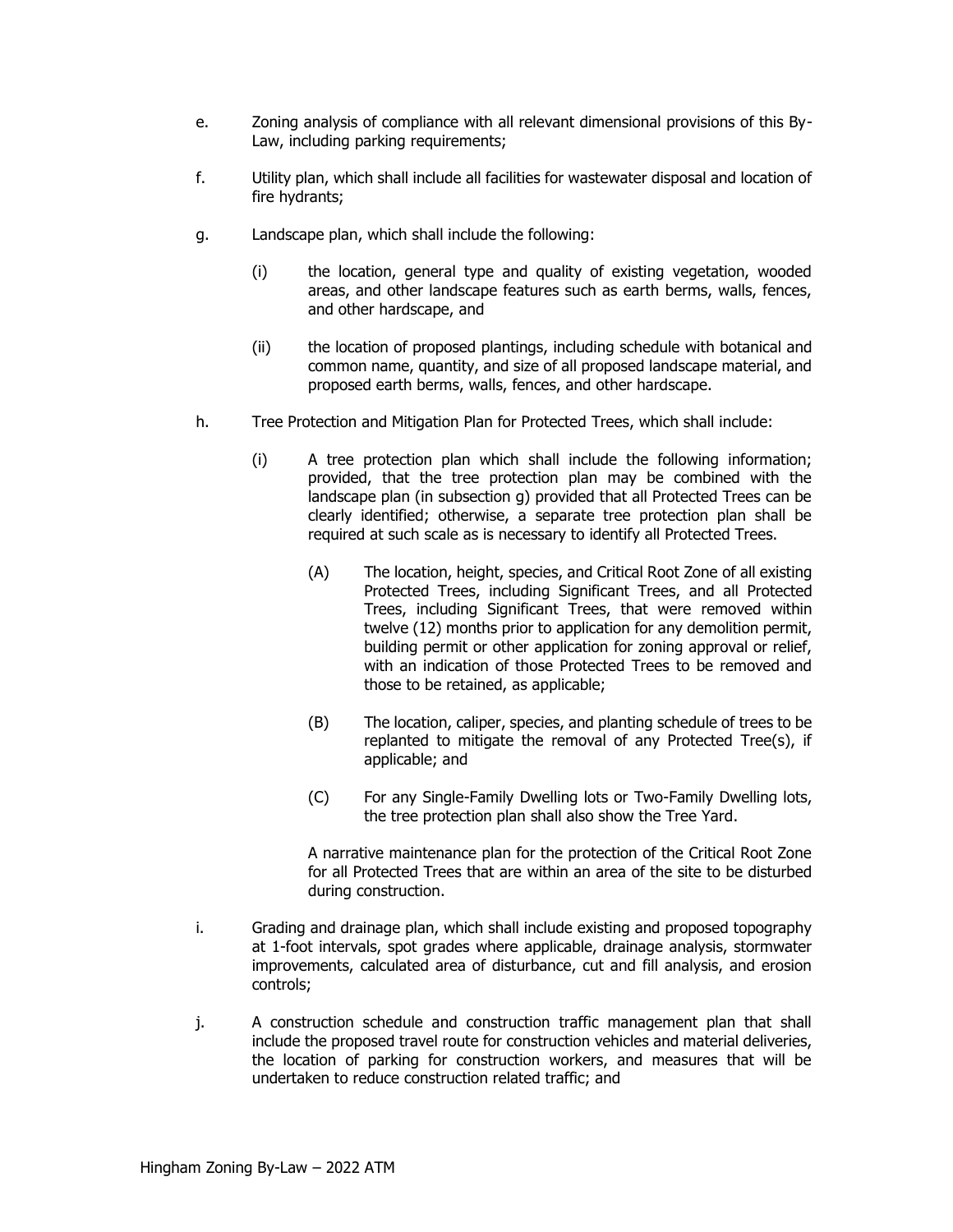- k. such other materials necessary to enable the Planning Board to make a positive determination on the proposed project, including, without limitation, any information required under subsection j below if necessary; and
- l. Major Site Plans shall require the following additional submissions:
	- (i) Analysis of compliance of the construction activities and the proposed project with the most current versions of the Massachusetts Department of Environmental Protection Stormwater Management Standards, the Massachusetts Stormwater Handbook, Massachusetts Erosion Sediment and Control Guidelines, and, if applicable, additional requirements under the Town of Hingham MS4 Permit for projects that disturb more than one acre and discharge to the Town's municipal stormwater system, and an Operations and Management Plan for both the construction activities and ongoing post-construction maintenance and reporting requirements;
	- (ii) Site Lighting Plan showing the location, height, photometric, orientation, and specifications for all outdoor site lighting, including information on the intensity and range of illumination for each source of light proposed with low cutoff dark sky compliant lighting fixtures and no overspill onto adjoining properties greater than 0.25 foot candle; and
	- (iii) Transportation Impact Assessment (TIA) detailing the excepted impact of the development on transportation infrastructure. For proposed development and/or redevelopment in excess of 25,000 gross square feet or generating more than 100 vehicle trips in any one hour as determined using the latest edition of Trip Generation published by the Institute of Transportation Engineers for the appropriate land use(s), the required TIA shall substantially conform to the Institute of Transportation Engineers' "Traffic Access and Impact Studies for Site Development: A Recommended Practice," latest edition and the Massachusetts Department of Transportation's (MassDOT's) Transportation Impact Assessment (TIA) Guidelines. In addition, the applicant shall submit a Transportation Demand Management (TDM) plan as part of the TIA.
- 6. Design and Performance Standards

To the extent practicable, the proposed project shall be located to preserve and enhance the natural features of the site, to avoid disturbances of environmentally sensitive areas, to minimize adverse impacts of development on adjoining properties, to minimize the alteration of the natural features of the site and to preserve and enhance scenic points, historic buildings and places and similar community assets which add value and attractiveness to the Town. In conducting a Site Plan Review, the Planning Board shall review the Site Plan for consistency with the following design and performance standards.

- a. Land Disturbance Site/building design shall minimize land disturbance to natural topography to preserve natural drainage patterns on the site.
- b. Site Design

Placement of buildings, structures, or parking facilities shall not detract from the site's scenic qualities and shall blend with the natural landscape.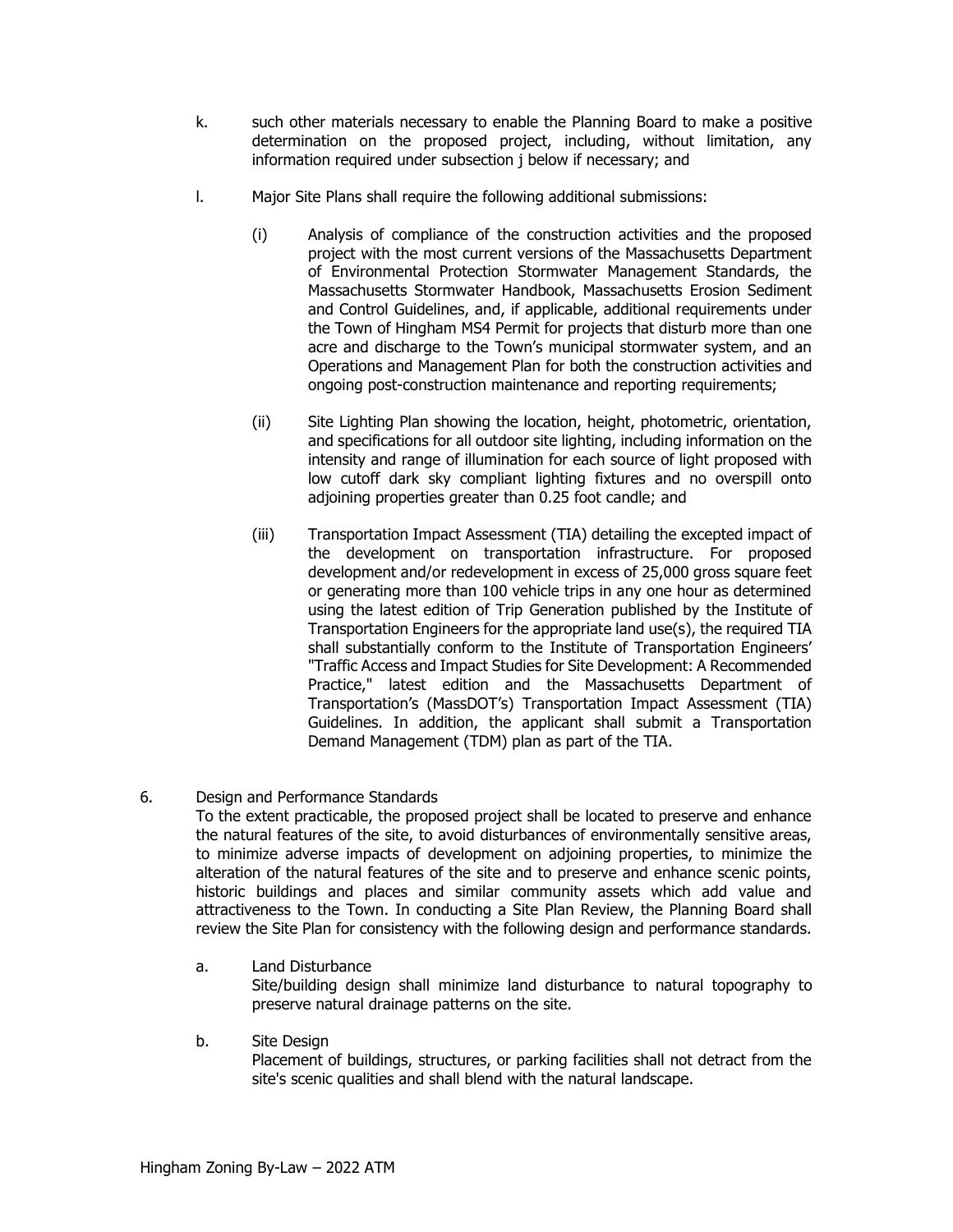## c. Character and Scale of Buildings The design of the project shall minimize unreasonable departure from the character and scale of buildings in the vicinity or as previously existing on, or approved for, the site.

- d. Preservation of Existing Vegetation, including Protected Trees, and mitigation priority shall be given to the preservation of existing stands of trees, trees at site perimeter, and contiguous vegetation with adjacent sites, as follows:
	- (i) The landscape shall be preserved in its natural state insofar as practical by minimizing removal of Significant Trees. Every effort shall be made through the design, layout, and construction of any project to save as many Significant Trees as possible.
	- (ii) For each inch of Diameter at Breast Height (DBH) of the Protected Tree(s) removed no less than one-half (0.5) inch of caliper of new, non-invasive species of tree(s) shall be replanted. Each new tree must have a minimum caliper of three (3) inches. If the Protected Tree to be removed is an overstory tree species (being a tree with a typical mature height of over forty (40) feet), the replacement tree(s) shall be an overstory tree species.
	- (iii) Clearing of other vegetation and alteration of topography shall be replicated with native vegetation planted in disturbed areas as needed to enhance or restore wildlife habitat, if any.
- e. Limit of Clearing

Development envelopes for structures, driveways, wastewater disposal, lawn and landscape areas, and utility work shall be designated to limit clearing and grading.

f. Finished Grade

Finished grades should be limited to no greater than a 3:1 slope wherever possible, while preserving, matching, or blending with the natural contours of the land to the greatest extent possible. Where the finished grade will be greater than 3:1, the slope shall be protected with erosion control blankets or comparable slope stabilization practices to protect the slope from erosion until it is stabilized. Finished grade shall be no higher than the trunk flare(s) of Protected Trees to be retained.

## g. Stormwater Management

The proposed project shall include adequate provisions or measures to prevent pollution of surface or groundwater, minimize erosion and sedimentation, prevent changes in groundwater levels, increased run-off, and potential for flooding, and minimize adverse impacts to neighboring properties by flooding from excessive run-off.

(i) The applicant shall demonstrate compliance with the Massachusetts Stormwater Management Standards, the Massachusetts Stormwater Handbook, Massachusetts Erosion Sediment and Control Guidelines, and, if applicable, additional requirements under the Town of Hingham MS4 Permit for projects that disturb more than one acre and discharge to the Town's municipal stormwater system to ensure that the peak rate and total volume of surface water run-off from the site shall not be increased nor degraded in quality after construction.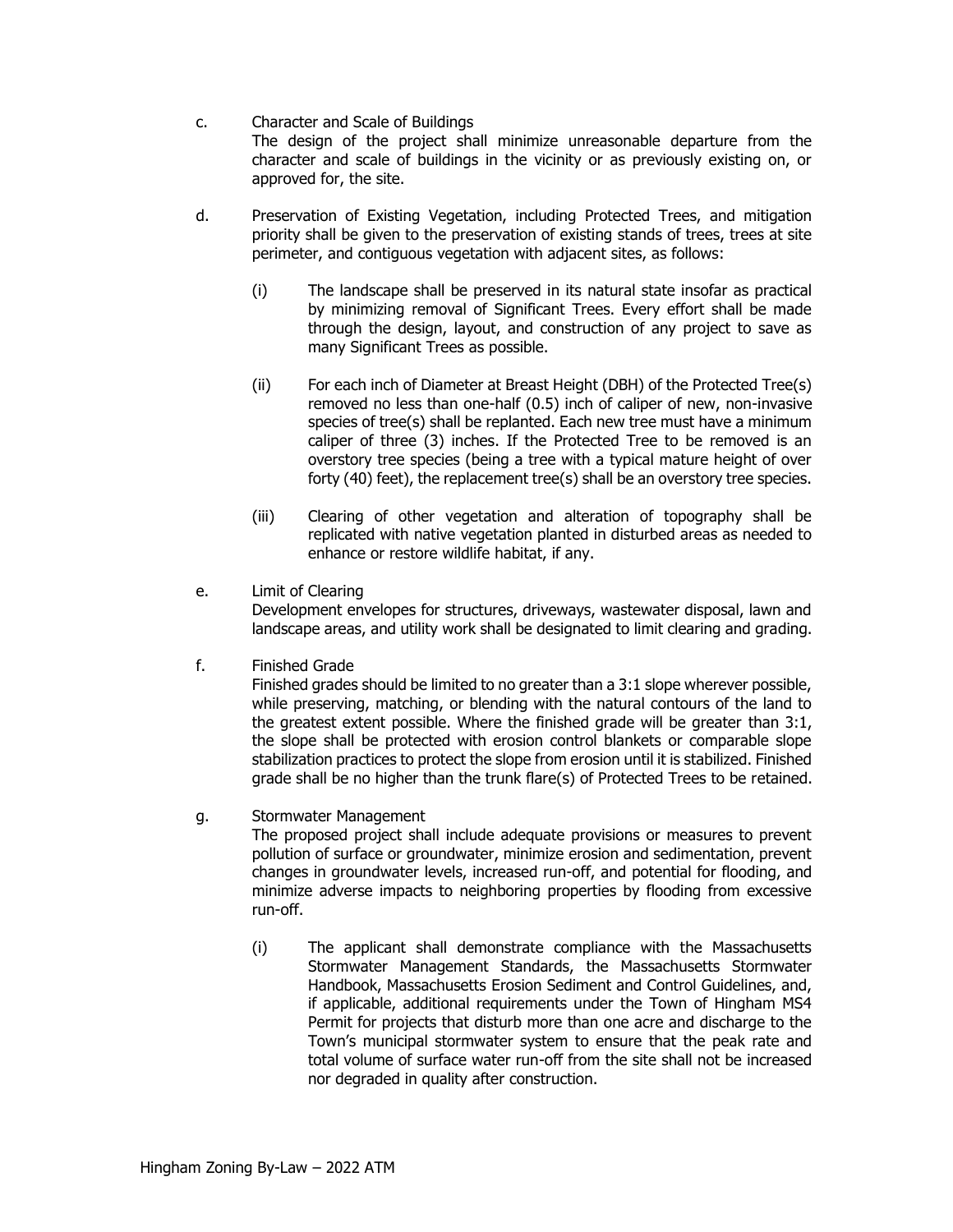- (ii) Sustainable low impact design and environmentally responsible green infrastructure improvements shall be incorporated wherever feasible.
- h. Utilities

The proposed development shall be adequately served by public or private wastewater collection and treatment systems; public water system or private well; electrical distribution, telephone, cable, and fire alarm systems and may be served by a natural gas distribution system. All electrical distribution, telephone, cable, and fire alarm systems shall be installed underground.

#### i. Pedestrian and Vehicular Access; Traffic Management

The proposed development and/or redevelopment shall be designed with a forecast for the next seven years from the time of application to (i) minimize hazards to public health and safety as a result of traffic; (ii) provide safe access and circulation to and within the site for expected vehicles, pedestrians, and emergency vehicles; (iii) provide off-site improvements, where required, to offset the predicted impact of the development on the transportation infrastructure; (iv) reduce the impact of the proposed development on the transportation infrastructure serving the area and the Town by incorporating transportation demand management strategies; and (v) minimize the impact on scenic roads, historic districts, natural resources, and community character. The development shall not degrade safety for pedestrians, bicyclists, transit riders, motor vehicle occupants, or property.

- (i) Driveways. Each development shall be served by an adequate driveway.
	- (A) The Board may, in certain circumstances, allow additional driveways where the access is shared or the project has frontage on two separate streets. Notwithstanding the foregoing, when the Planning Board finds that it is required for public safety, at least two (2) means of access to public ways and/or adequate private ways, , shall be required, one (1) of which, upon approval of the Planning Board, maybe restricted to emergency vehicle use.
	- (B) All driveways shall be designed to afford adequate sight distance to pedestrians, bicyclists, and motorists exiting to public ways. Improvements may be required on the public way to facilitate vehicular turning movements in or out of the site and allow for safe pedestrian access to adjoining sidewalks, paths, walking trails or bikeways.
	- (C) Driveways shall be limited to the minimum width for safe entering and exiting, and shall in no case exceed 24 feet in width unless waived by the Planning Board to accommodate truck traffic or additional travel lanes where required to facilitate safe and efficient circulation within the development. The location of driveway openings in relation to adjacent streets and driveways shall provide for the convenience and safety of vehicular, pedestrian, and bicycle movement within the site, and shall comply with the driveway spacing guidelines as identified in MassDOT's Project Development & Design Guidelines. The number of curb cuts on state and local roads shall be minimized.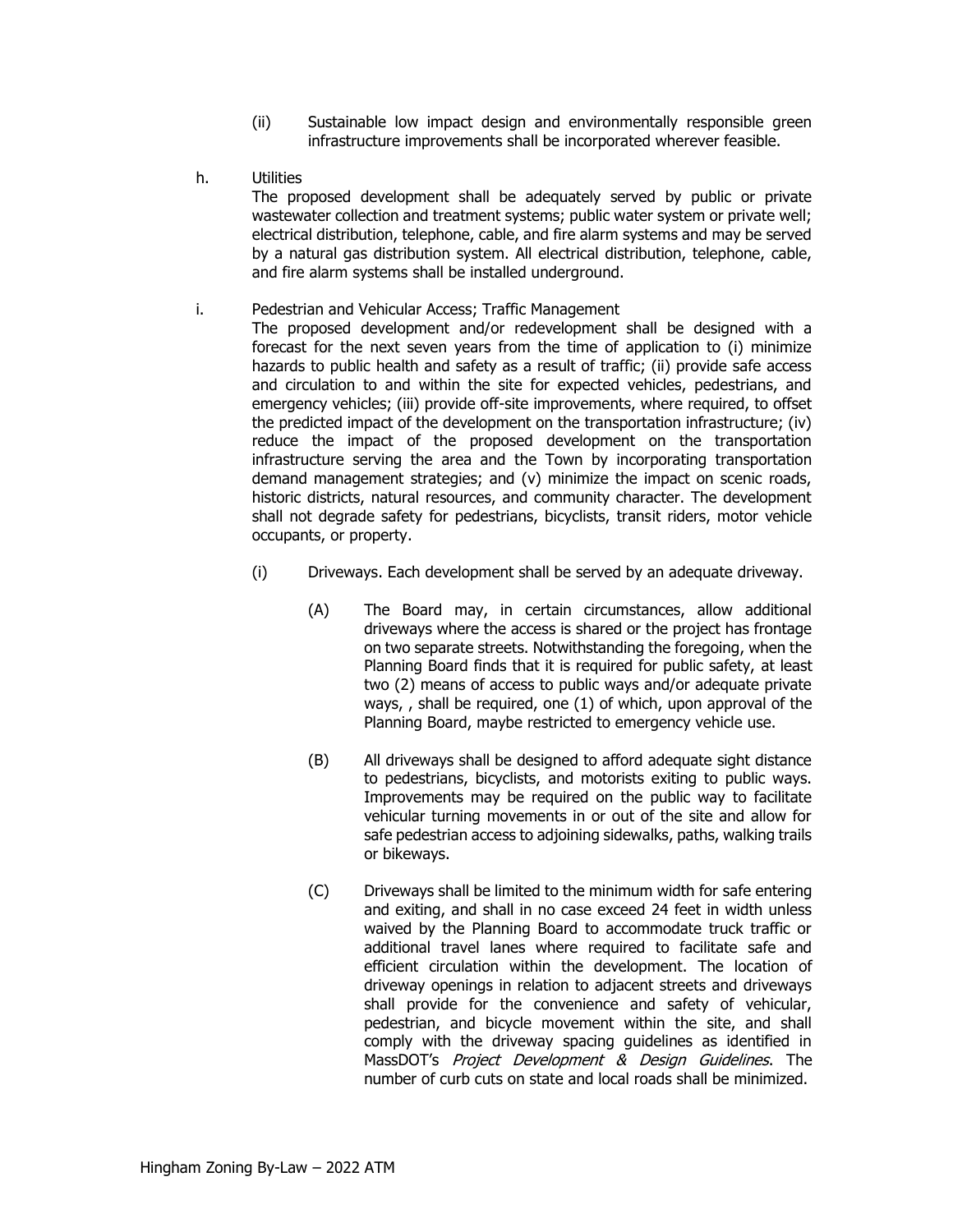- (ii) Interior Circulation. The proposed development shall assure safe interior circulation within its site by providing separate accommodations for pedestrians, bicycles, and vehicular traffic.
- (iii) Sight Distance. Acceptable sight distance shall be provided and maintained at all driveways and intersections affected by the Development. At a minimum, these site distances shall meet the stricter of the MassDOT or the American Association of State Highway Transportation Officials (AASHTO) standards for safe-stopping sight distance (SSD) and for intersection sight distance (ISD) where exiting traffic may degrade the performance of the intersecting roadway. Determination of required sight distance shall be based on the higher of: a) the measured  $85<sup>th</sup>$  percentile vehicle travel speed along the intersecting roadway approaching the driveway or intersection; or b) the regulatory (posted) or statutory speed limit. Where necessary, the required sight distance shall be adjusted to account for the grade of the intersecting roadway, the number of travel lanes to be crossed or design vehicle, following AASHTO guidelines.
- (iv) Traffic Calming Features. Traffic calming measures such as raised crosswalks, raised intersections, curbline extensions, speed humps, rumble strips, sign/pavement marking treatments and/or landscaped islands may be required.
- j. Lighting

The proposed development shall not produce lighting so as to unreasonably interfere with the use and enjoyment of property within the Town. Lighting practices and systems shall: reduce light pollution, light trespass and glare in order to preserve and enhance the natural, scenic, and aesthetic qualities of the Town; conserve energy and decrease lighting cost without decreasing night-time safety, security, and productivity; and preserve the night sky as a natural resource to enhance nighttime enjoyment of property within the Town.

- (i) Shielding. All outdoor light fixtures shall be shielded so as to meet the goals of this section.
- (ii) Light Trespass. Direct light from the light source is to be confined within the property boundaries and shall not cause overspill on adjacent property or into the night sky. Light trespass shall be limited to 0.25 foot-candles at the property line.
- (iii) Height of Fixtures. Luminaires attached to a building for area lighting shall be mounted no higher than fifteen (15) feet above grade. Pole mounted exterior lighting fixture types shall be mounted no higher than twenty (20) feet above grade.

## 7. Approval Criteria

The Planning Board shall grant, or grant with conditions, Site Plan Approval if it finds in its judgment that:

a. The proposed development will not adversely affect the health, safety and welfare of the prospective occupants, the occupants of neighboring properties, and users of the adjoining streets or highways, and the welfare of the Town generally.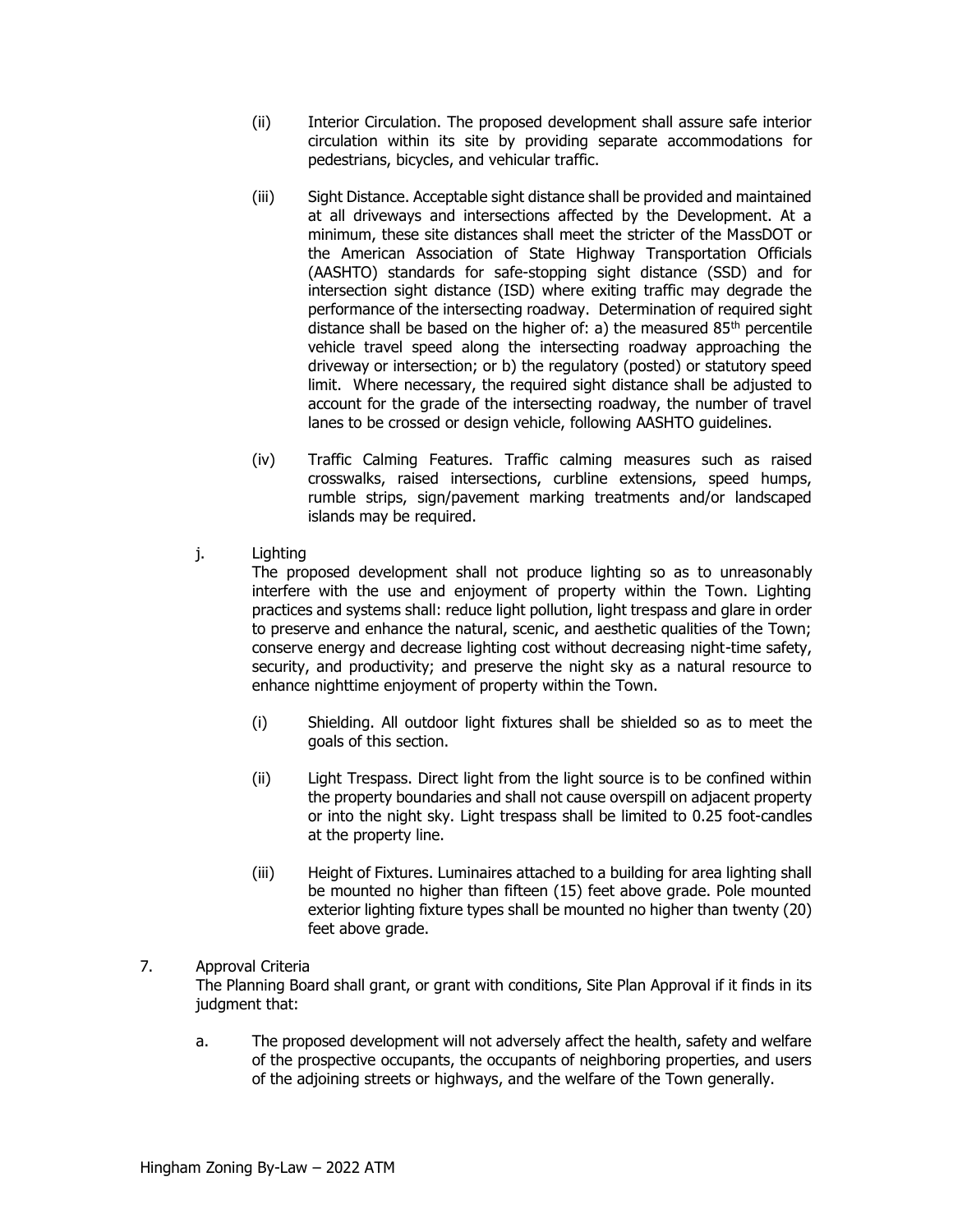- b. The proposed development meets all applicable Design and Performance Standards, or it is impractical to meet one or more of such Standards and a waiver of such Standard(s) will not adversely impact the interests set forth in subsection 7.a above or any potential adverse impacts will be mitigated.
- 8. Conditions of Approval

The Planning Board may impose reasonable conditions in furtherance of the objectives of the Design and Performance Standards. The Planning Board shall limit the proposed development so that its impact on each of the municipal services, ways, utilities and other resources does not exceed its existing design capacity. This limitation shall be imposed upon the proposed development regardless of the intensity of development otherwise permitted by this Zoning By-Law. In addition to such other conditions as may be imposed by the Planning Board under this Section I-I, Site Plan Approvals shall be subject to the following conditions, as applicable:

a. Pre-Construction Meeting

For all projects requiring erosion control installation or any clearing a preconstruction review meeting with inspection of the erosion control installation and marked limits of clearing shall be required as a condition of approval for all projects. Projects that disturb one or more acres individually, or cumulatively if phased development is proposed, shall be required as a condition of any approval to provide a Stormwater Pollution Prevention Plan for review by the Planning Board or their designee not less than three weeks prior to the start of any work.

## b. Limits of Work; Tree Protection Areas

During clearing and/or construction activities, the marked limit of work shall be maintained until all construction work is completed and the site is cleaned up. All vegetation beyond the limit of work shall be retained in an undisturbed state and no stockpiling of topsoil or storage of fill, materials, or equipment may occur within the protected area. Without limiting the foregoing, Protected Trees to be retained shall be surrounded by temporary protective fencing or other appropriate measures before any clearing or grading occurs, and maintained until all construction work is completed and the site is cleaned up. Protective barriers shall be large enough to encompass the Critical Root Zone of all Protected Trees to be preserved.

c. Inspections

Inspections shall be required during construction, and prior to issuance of a certificate of occupancy, of all elements of the project related to or affecting erosion control, limits of work, and tree protection areas during construction and the approved drainage and stormwater system installed for the project, as well as the condition of the tree protection areas. The Planning Board may require, at the applicant's expense, the establishment of a consultant fee account pursuant to Massachusetts General Laws Chapter 44 Section 53G, to fund the cost of such inspections.

d. As-Built Plan Requirement

Upon project completion an as-built plan must be submitted to the Building Commissioner prior to the issuance of a certificate of occupancy, and in no event later than two years after the completion of construction. In addition to such other requirements as are imposed by the Building Commissioner, the as-built plan must demonstrate substantial conformance with the stormwater system design and performance standards of the approved project plans.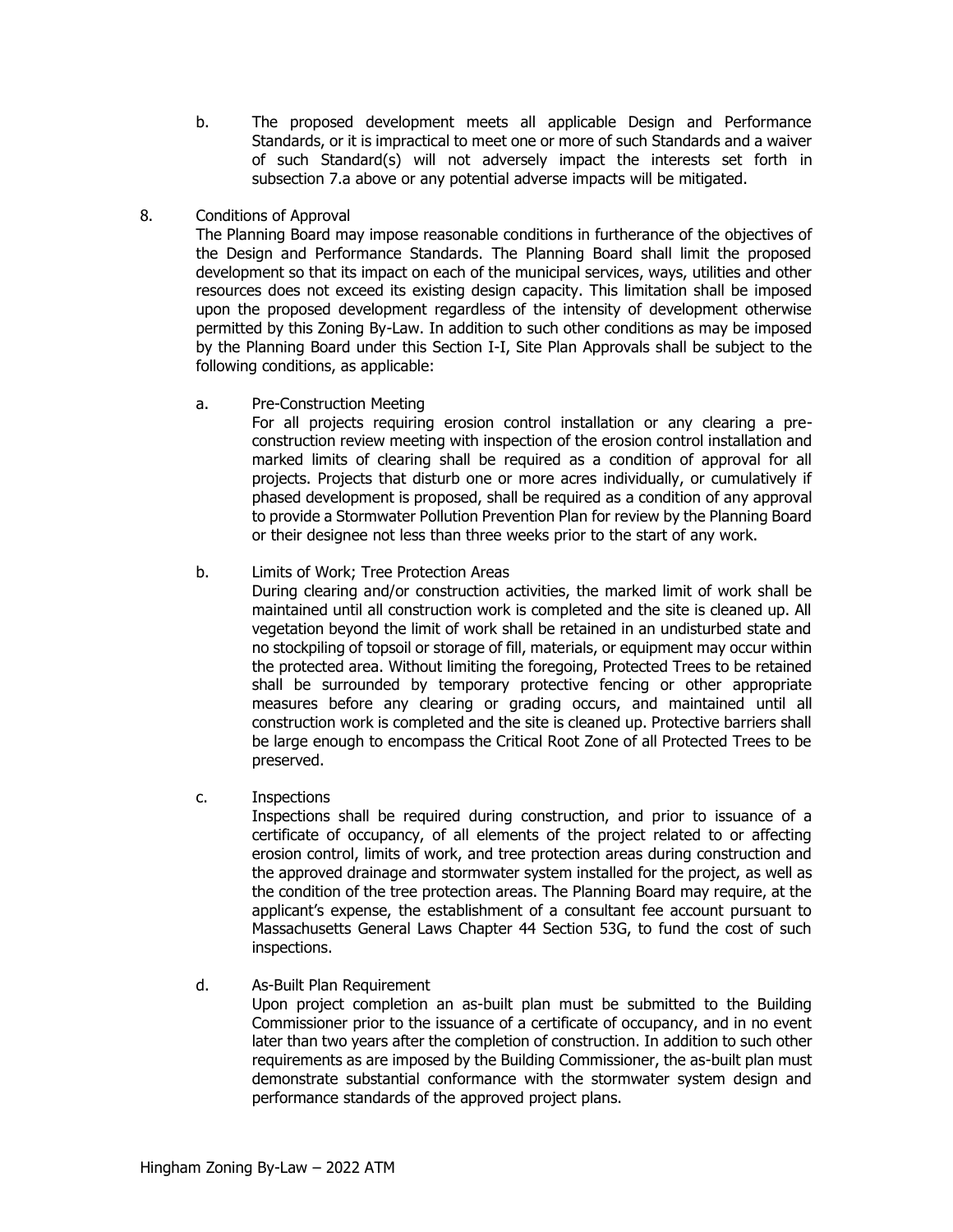- e. Maintenance of Protected and Replacement Trees Each Protected Tree retained, and all new trees planted to mitigate the removal of Protected Tree(s), shall be maintained in good health for a period of no less than twenty-four (24) months from the date of final inspection, or issuance of a Certificate of Occupancy, if applicable. Should such tree(s) die or be removed within such twenty-four (24) month period, the owner of the property shall be required to replace such tree with a tree consistent with the requirements within nine (9) months from the death or removal of such Protected Tree or new tree.
- 9. Waivers; Minor Modifications; Administrative Review
	- a. Upon written request of the applicant, the Planning Board may waive any of the submittal requirements deemed by the Planning Board to be not necessary for its review of the application. In addition, the Planning Board may waive other such requirements of this Section I-I, including the requirement for a public hearing, where the Planning Board determines that the project constitutes a minor modification to an approved Site Plan.
	- b. In order to constitute a minor modification, the proposed work must be limited to modifications to an approved Site Plan which, in the Planning Board's determination, do not materially or adversely affect conditions governed by the Site Plan Review design and performance standards set forth in this Section I-I.
	- c. The Planning Board may, by a majority vote of the Board, establish an administrative process for Site Plan Review of certain Minor Site Plans. Pursuant to administrative review, the Planning Board may delegate to the town planner and/or to a designated Board member the authority to determine whether a project constitutes a Minor Site Plan. The Planning Board designee may refer any Minor Site Plan application to the Planning Board for its review in lieu of administrative review if, in such designee's discretion, the scope of the project merits review by the Board. In addition, any applicant may request Site Plan Review by the Planning Board in lieu of administrative review at the time of application, or any applicant aggrieved by a Minor Site Plan Review decision of the designee may reapply for Site Plan Review by the Planning Board and such review shall be considered a new application for Site Plan Review, except that a separate fee shall not be required.
- 10. Appeal Any decision of the Planning Board pursuant to this Section I-I may be appealed in accordance with MGL c. 40A, s. 17.

#### $I-J.$ **Amendment**

This By-Law may be amended from time to time at an annual or special Town Meeting. An amendment may be initiated by the submission to the Select Board of a proposed change by the Select Board, the Board of Appeals, an individual owning land in the Town to be affected by the amendment, registered voters of the Town pursuant to Massachusetts General Laws Chapter 39, Section 10, the Planning Board, or the regional planning agency. Within fourteen (14) days of the receipt of a proposed change, the Select Board shall submit it to the Planning Board for review and a report. A public hearing is held by the Board within sixty-five (65) days after the proposed change is submitted to the Board.

1. Repetitive Amendments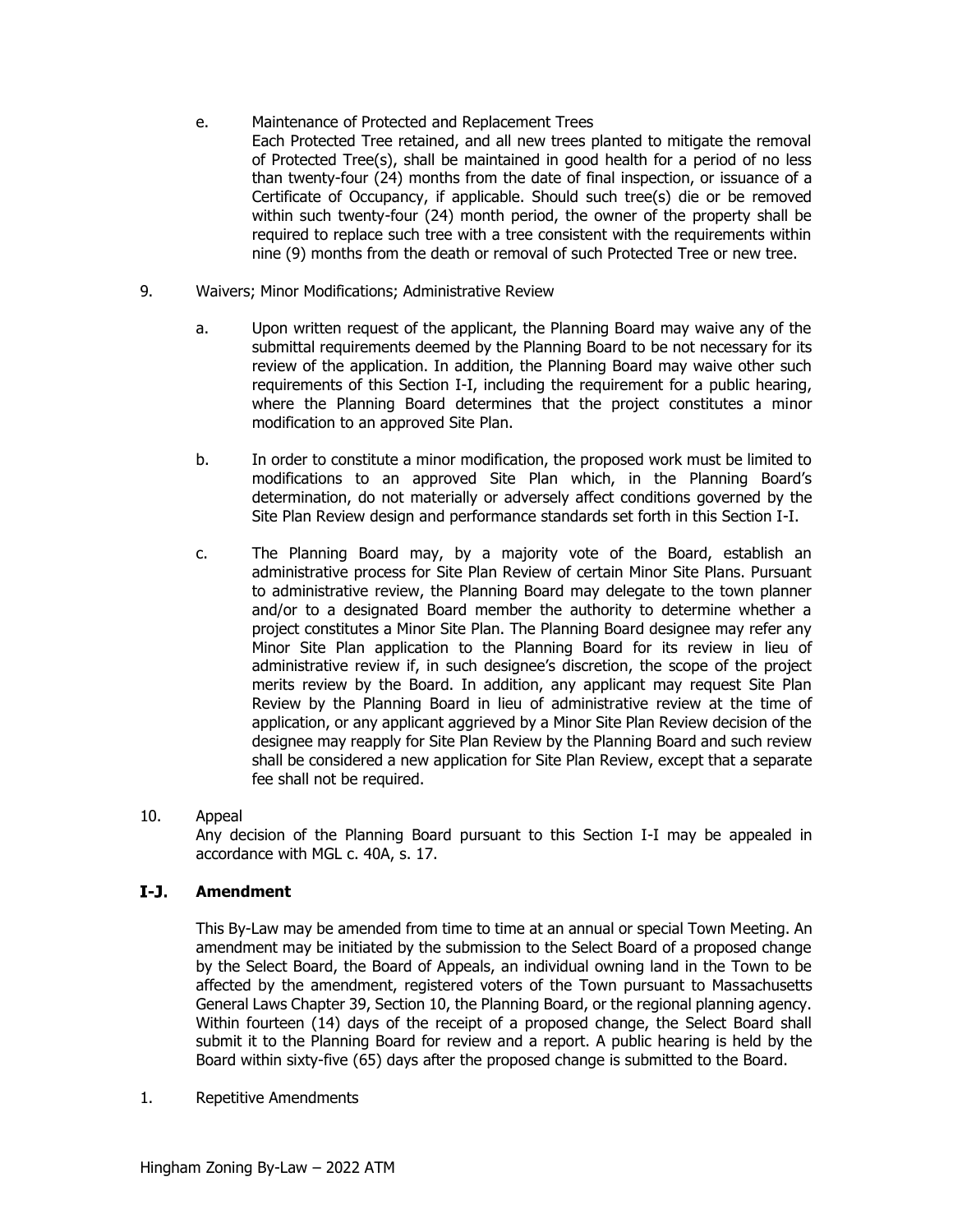No proposed change in this By-Law which has been unfavorably acted upon at the Town Meeting shall be considered by the Town Meeting within two years after the date of such unfavorable action unless adoption of the proposed change is recommended in the final report of the Planning Board to the Town Meeting.

#### $I-K.$ **Validity**

The invalidity of any section or provision of this By-Law shall not invalidate any other section or provision thereof.

#### $I-L.$ **Effective Date**

The effective date of an amendment to this By-Law shall be the date on which such amendment was adopted by a favorable two-thirds (2/3) vote of Town Meeting subject to its publication in a Town bulletin or pamphlet and posting or publication in a newspaper as provided in Massachusetts General Laws Chapter 40, Section 32.